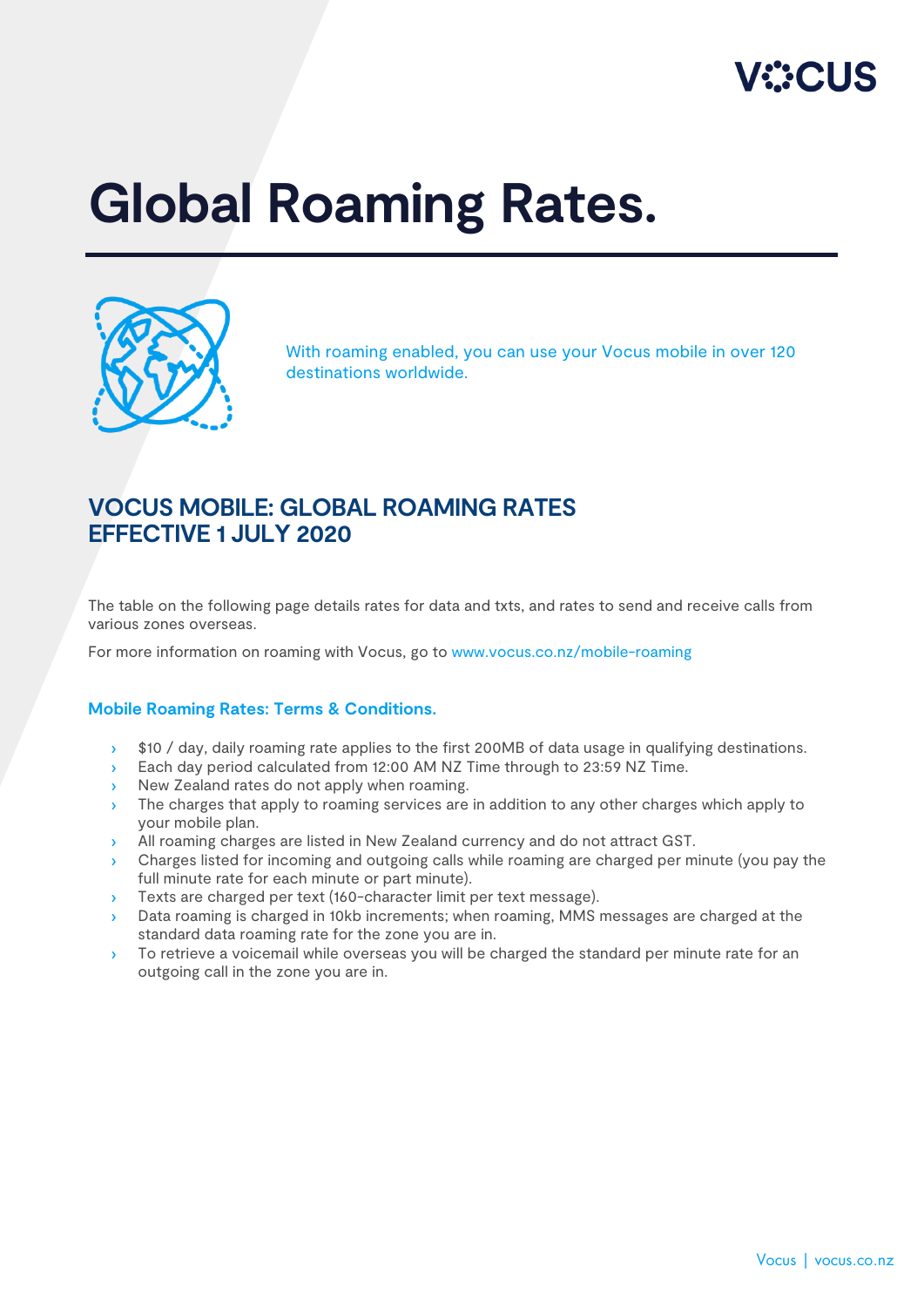

| Zone           | <b>Destinations</b>                                                                                                                                                                                                                                                                                                                                                                                                                                                                                                                                                                                                                                                                                                                                                                                                                                                                                                                                                                                                                                                                                                                                                                                                                                                                                                                                                                                                                                                                                                                                                                                                                          | Data                  | Data Overage | Outbound<br>Calling<br>(Per Min) | Receiving<br>Calls<br>(Per Min) | Txt<br>(Ea) |
|----------------|----------------------------------------------------------------------------------------------------------------------------------------------------------------------------------------------------------------------------------------------------------------------------------------------------------------------------------------------------------------------------------------------------------------------------------------------------------------------------------------------------------------------------------------------------------------------------------------------------------------------------------------------------------------------------------------------------------------------------------------------------------------------------------------------------------------------------------------------------------------------------------------------------------------------------------------------------------------------------------------------------------------------------------------------------------------------------------------------------------------------------------------------------------------------------------------------------------------------------------------------------------------------------------------------------------------------------------------------------------------------------------------------------------------------------------------------------------------------------------------------------------------------------------------------------------------------------------------------------------------------------------------------|-----------------------|--------------|----------------------------------|---------------------------------|-------------|
| $\mathbf{1}$   | Australia & Christmas Island                                                                                                                                                                                                                                                                                                                                                                                                                                                                                                                                                                                                                                                                                                                                                                                                                                                                                                                                                                                                                                                                                                                                                                                                                                                                                                                                                                                                                                                                                                                                                                                                                 | \$10 per<br>$day*$    | \$0.50 / MB  | \$0.49                           | \$1                             | \$0.80      |
| $\overline{2}$ | Argentina, Austria American Samoa, Belgium,<br>Brazil, France, Greece, Hong Kong, India,<br>Indonesia, Japan, Macau, Malaysia, Netherlands,<br>Philippines, Portugal, Qatar, Saudi Arabia,<br>Singapore, South Africa, South Korea,<br>Switzerland, Taiwan, Thailand, UAE, Venezuela,<br>Vietnam,                                                                                                                                                                                                                                                                                                                                                                                                                                                                                                                                                                                                                                                                                                                                                                                                                                                                                                                                                                                                                                                                                                                                                                                                                                                                                                                                            | \$10 per<br>day*      | \$1.00 / MB  | \$2.49                           | \$1                             | \$0.80      |
| $\mathbf{3}$   | Denmark, Finland, Iceland, Luxembourg, Norway,<br>San Marino, Sweden, Vatican City                                                                                                                                                                                                                                                                                                                                                                                                                                                                                                                                                                                                                                                                                                                                                                                                                                                                                                                                                                                                                                                                                                                                                                                                                                                                                                                                                                                                                                                                                                                                                           | \$3 per<br><b>MB</b>  |              | \$3.49                           | \$1                             | \$0.80      |
| 4              | Afghanistan, Albania, Angola, Anguilla, Antigua &<br>Barbuda, Armenia, Aruba, Azerbaijan, Bahrain,<br>Bangladesh, Barbados, Belarus, Belize, Bermuda,<br>Benin, Bhutan, Bolivia, Bonaire, Bosnia &<br>Herzegovina, British Virgin Islands, Brunei,<br>Bulgaria, Burkina Faso, Cambodia, Cape Verde,<br>Cayman Islands, Central Africa, Chad, Chile,<br>Colombia, Congo (DRC), Cook Islands<br>(Rarotonga), Costa Rica, Croatia, Cuba, Curacao,<br>Cyprus, Czech Republic, Dominica, East Timor,<br>Ecuador, Egypt, El Salvador, Equatorial Guinea,<br>Estonia, Falkland Islands, French Polynesia,<br>Gabon, Gambia, Georgia, Ghana, Greenland,<br>Grenada, Guadeloupe, Guam, Guatemala,<br>Guernsey & Jersey, Guinea, Guinea Bissau,<br>Guyana, Haiti, Honduras, Hungary, Iraq, Isle of<br>Man, Israel, Jamaica, Jordan, Kazakhstan, Kenya,<br>Kiribati, Kosovo, Kuwait, Laos, Latvia,<br>Liechtenstein, Lithuania, Macedonia FYR,<br>Madagascar, Malawi, Maldives, Mali, Malta,<br>Mauritius, Mexico, Monaco, Mongolia,<br>Montenegro, Montserrat, Morocco,<br>Mozambique, Myanmar, Namibia, Nepal, New<br>Caledonia, Nicaragua, Nigeria, Norfolk, Oman,<br>Pakistan, Panama, Paraguay, Peru, Poland,<br>Rarotonga (Cook Islands), Reunion Island,<br>Romania, Russia, Rwanda, Saba, Serbia,<br>Seychelles, Slovakia, Slovenia, Solomon Islands,<br>Sri Lanka, St Barts, St Eustatius, St Kitts & St<br>Nevis, St Lucia, St Marin (Dutch), St Martin<br>(French), St Vincent & The Grenadines,<br>Tajikistan, Tanzania, Togo, Trinidad & Tobago,<br>Tunisia, Turkey, Turkmenistan, Turks & Caicos,<br>Uganda, Ukraine, Uruguay, Uzbekistan | $$5$ per<br><b>MB</b> |              | \$4.49                           | \$1                             | \$0.80      |
| 6              | Canada, China, Fiji, Germany, Ireland, Italy,<br>Nauru, Papua New Guinea, Puerto Rico, Samoa,<br>Spain, Tonga, UK, USA, US Virgin Islands,<br>Vanuatu                                                                                                                                                                                                                                                                                                                                                                                                                                                                                                                                                                                                                                                                                                                                                                                                                                                                                                                                                                                                                                                                                                                                                                                                                                                                                                                                                                                                                                                                                        | \$10 per<br>$day^*$   | \$1.00 / MB  | \$2.49                           | \$1                             | \$0.80      |
| Sea &<br>Air   | When using your Vocus mobile on flights and<br>ships equipped with roaming capabilities                                                                                                                                                                                                                                                                                                                                                                                                                                                                                                                                                                                                                                                                                                                                                                                                                                                                                                                                                                                                                                                                                                                                                                                                                                                                                                                                                                                                                                                                                                                                                      | \$30 per<br><b>MB</b> |              | \$13 / min                       | \$1                             | \$0.80      |